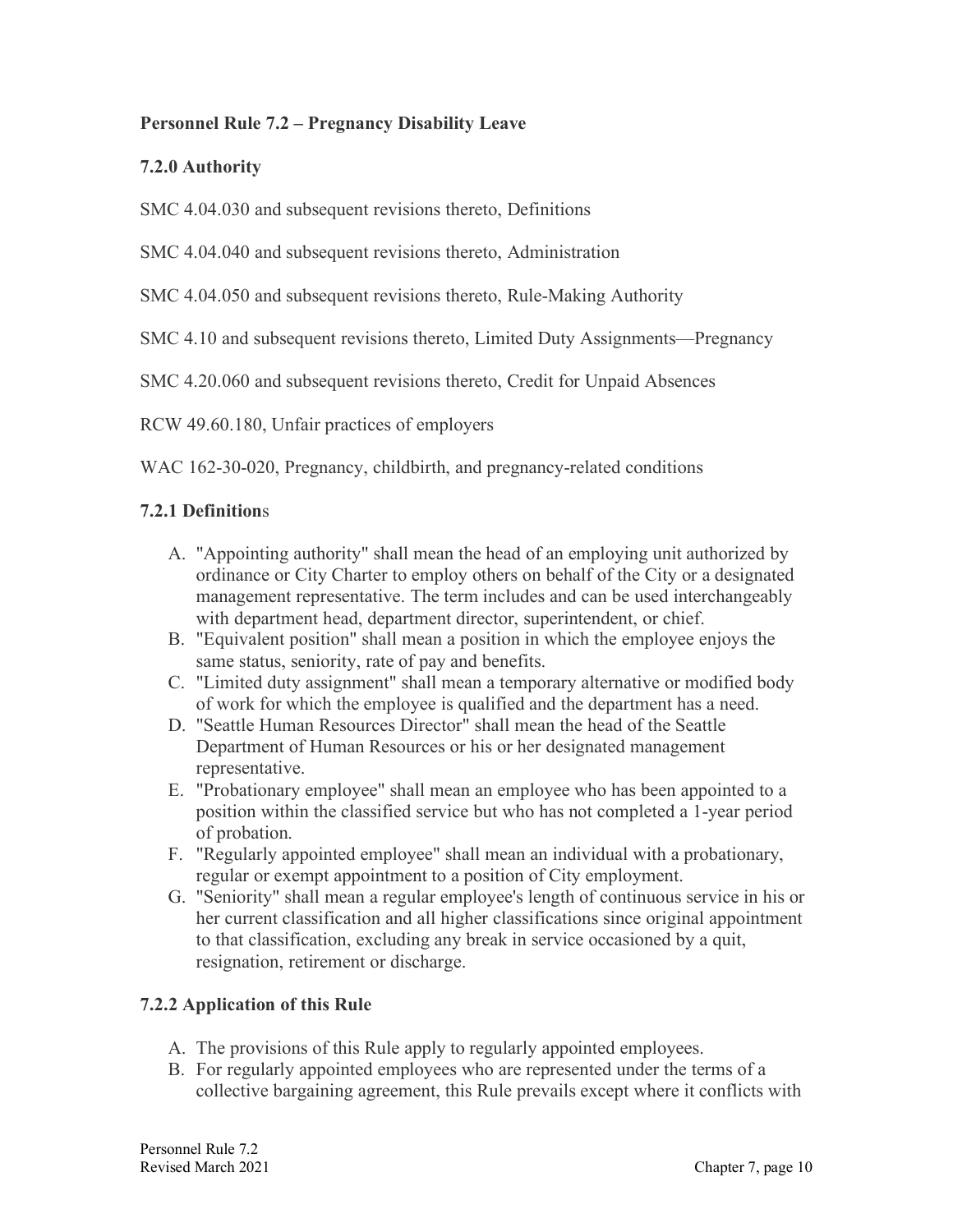the collective bargaining agreement, any memoranda of agreement or understanding signed pursuant to the collective bargaining agreement, or any recognized and established practice relative to the members of the bargaining unit.

- C. This Rule does not apply to individuals who are employed under the terms of a grant that includes pregnancy disability leave provisions that conflict with this Rule.
- D. This Rule does not apply to individuals hired by the City on a temporary, intermittent or seasonal basis, or for a work schedule of fewer than 20 hours per week, nor does it apply to individuals hired under contract to the City.
- E. Appointing authorities may establish written policies and procedures for the implementation and administration of this Rule to facilitate the management of the personnel system within their employing units, provided that such policies and procedures do not conflict with the provisions of this Rule.

### **7.2.3 Pregnancy Disability Leave**

An employee may take an unpaid pregnancy disability leave of absence for the actual period of sickness or temporary disability related to pregnancy or childbirth, following the use of her accumulated sick leave. Pregnancy disability leave must be granted in addition to the employee's entitlement to Family and Medical Leave if she so chooses.

- A. The employee shall notify her appointing authority at the earliest possible date of the need for pregnancy disability leave. Notification shall include a certification from the employee's health care provider outlining the medical necessity for pregnancy disability leave and estimating the duration of the leave.
- B. If the employee's need for pregnancy disability leave extends beyond the date originally estimated by the health care provider, her request for an extension shall be supported by a certification from the health care provider explaining the medical necessity for such extension and estimating the expected duration.
- C. Upon return from pregnancy disability leave, an employee shall be reinstated to the same or equivalent position from which she took the leave, except that her right to reinstatement is no greater than if she had been actively working. An employee who takes additional paid leave or unpaid leave after pregnancy disability leave and prior to returning to work is subject to the reinstatement provisions of those leave programs.
- D. An employee who fails to return to work from pregnancy disability leave and who does not qualify for or is not granted additional leave by her appointing authority shall be treated as a voluntary quit. The appointing authority will provide the employee written notice via personal delivery or certified mail of this intended personnel action. If the employee fails to respond to the notice within five business days of the notice being sent, the personnel action will be final on the date the pregnancy disability leave was scheduled to end.

#### **7.2.4 Limited Duty Assignment**